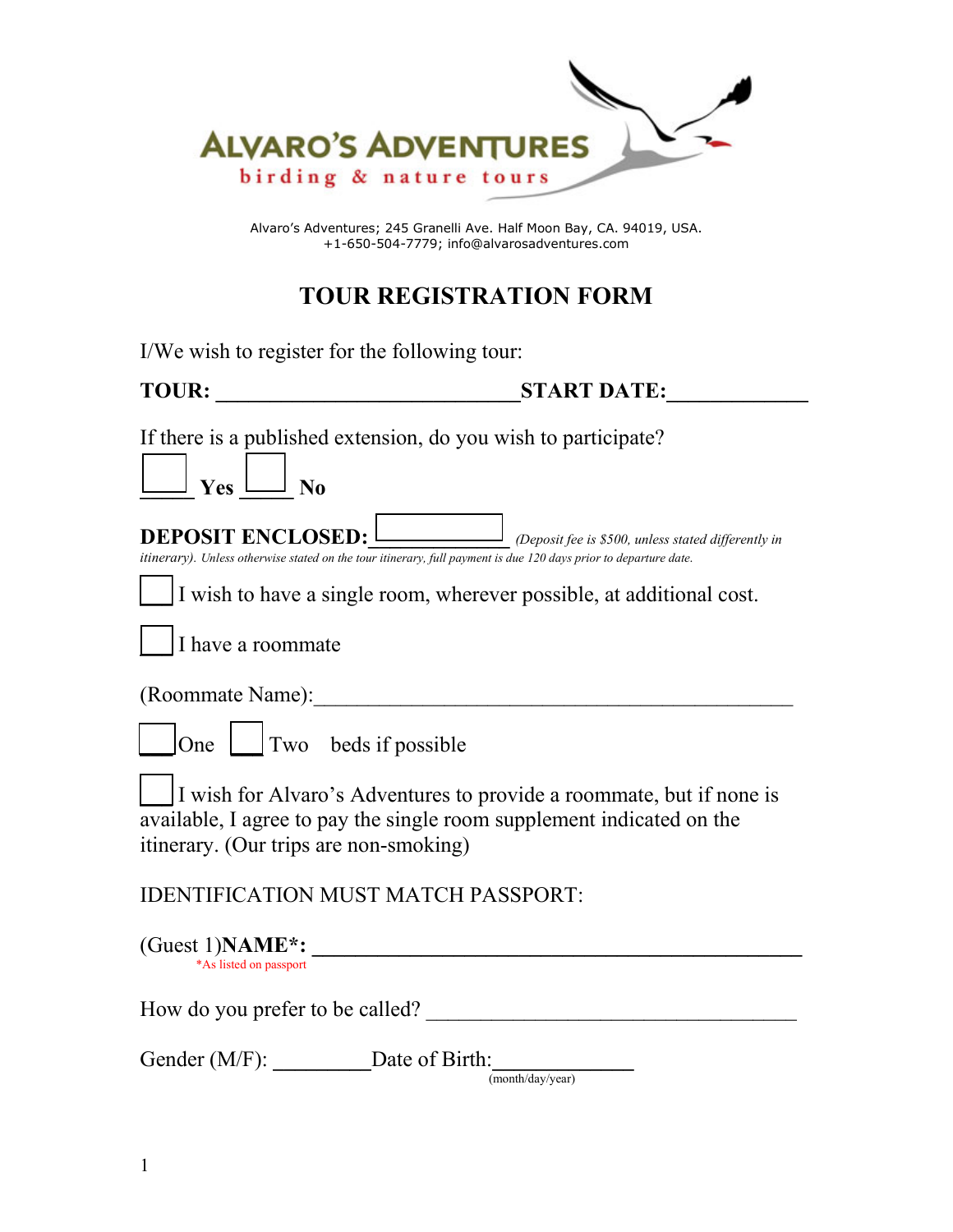| <b>ALVARO'S ADVENTURES</b><br>birding & nature tours                                                                                                                                                                                               |
|----------------------------------------------------------------------------------------------------------------------------------------------------------------------------------------------------------------------------------------------------|
| *As listed on passport                                                                                                                                                                                                                             |
|                                                                                                                                                                                                                                                    |
| Gender (M/F): $\_\_\_\_\_\_\_\_\_\_\_\_\$ Date of Birth: $\_\_\_\_\_\_\_\_\_\_\_\_\_\_\_\_\_\_\_\_\_\_\_$                                                                                                                                          |
|                                                                                                                                                                                                                                                    |
| CITY: STATE OR PROVINCE:                                                                                                                                                                                                                           |
|                                                                                                                                                                                                                                                    |
|                                                                                                                                                                                                                                                    |
| HOME PHONE:                                                                                                                                                                                                                                        |
| <b>CELL</b> (Guest 1):                                                                                                                                                                                                                             |
|                                                                                                                                                                                                                                                    |
| ΙY<br>Do you wish to have your postal address appear on the tour participants list?<br>N<br>Do you wish to have your email address appear on the tour participants list?<br>Y<br>N<br>Phone numbers are not included on the tour participants list |
| <b>PASSPORT INFORMATION</b> (Foreign destinations only)                                                                                                                                                                                            |
| (Guest 1) Passport Number                                                                                                                                                                                                                          |
| <b>Exp Date</b><br>$\frac{1}{(month/day/year)}$ Nationality                                                                                                                                                                                        |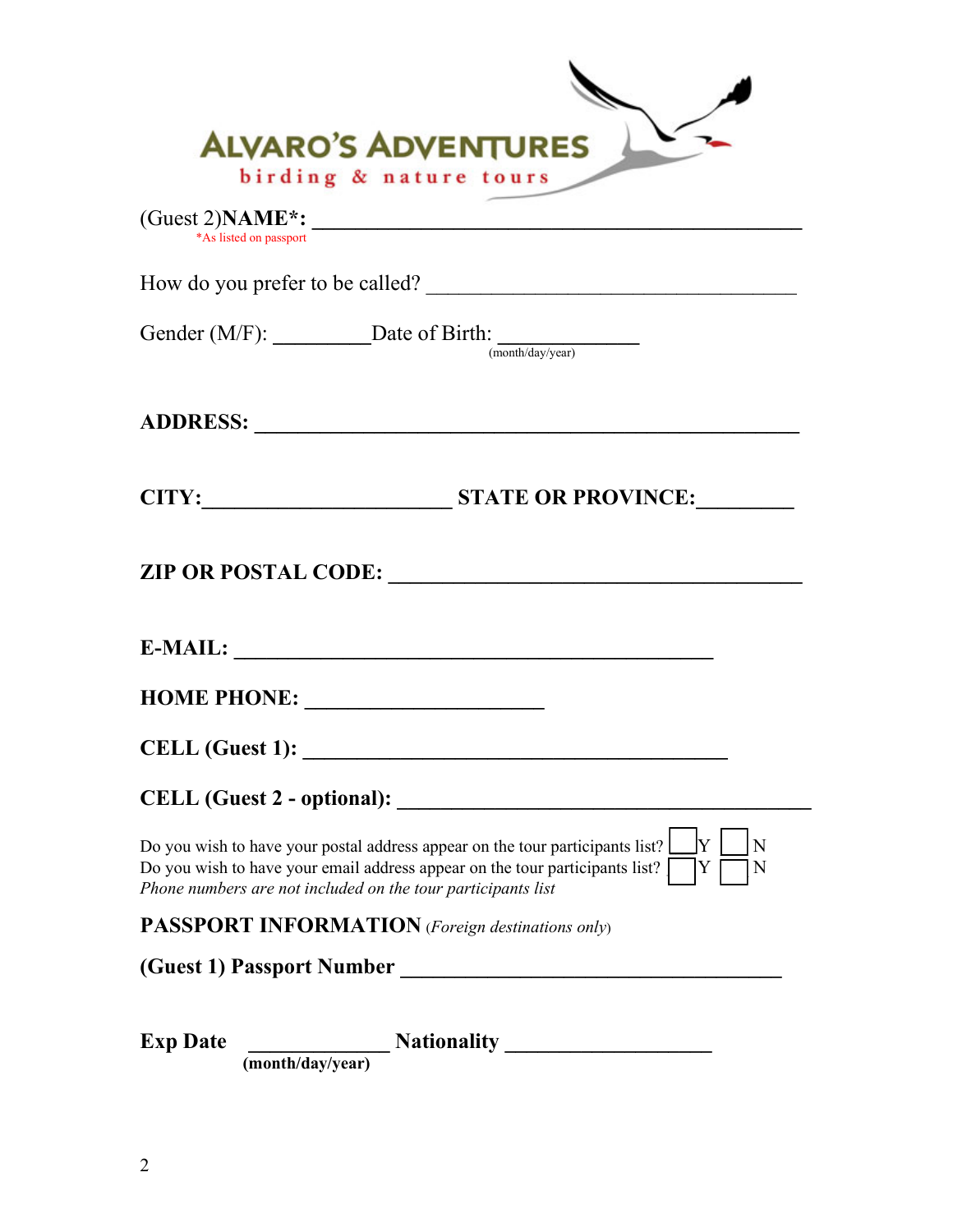| <b>ALVARO'S ADVENTURES</b>                                                                                                                                                           |  |
|--------------------------------------------------------------------------------------------------------------------------------------------------------------------------------------|--|
| birding & nature tours                                                                                                                                                               |  |
| Exp Date $\frac{1}{(month/day/year)}$ Nationality                                                                                                                                    |  |
| Who should be contacted in the event of an emergency?                                                                                                                                |  |
|                                                                                                                                                                                      |  |
| Relationship: Phone: Phone:                                                                                                                                                          |  |
|                                                                                                                                                                                      |  |
| <b>IMPORTANT MEDICAL AND EMERGENCY INFORMATION</b>                                                                                                                                   |  |
| Do you have any medical or physical condition we should know about and/or which would<br>prohibit full participation in the tour? If so, list below:                                 |  |
| Will you be taking any medications during the tour that a medical professional should be aware of<br>in the event of a medical emergency? If so, please list medications and dosage: |  |
| Please list any special dietary needs, so that we can try to make provisions:                                                                                                        |  |
|                                                                                                                                                                                      |  |
|                                                                                                                                                                                      |  |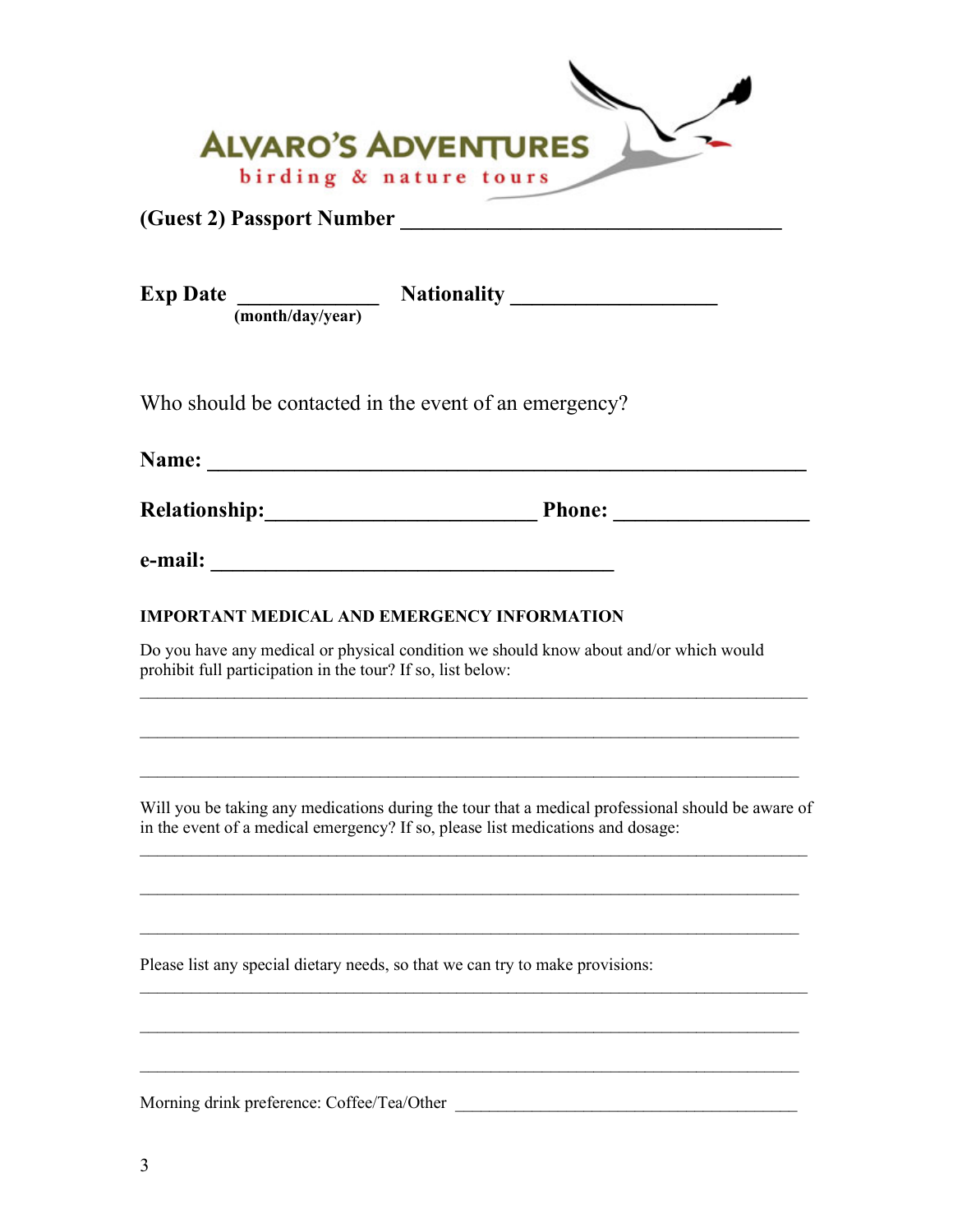

**IMPORTANT NOTICE: YOUR REGISTRATION IS EXPRESSLY MADE SUBJECT TO THE TERMS AND CONDITIONS OF THE RELEASE AND INDEMNITY AGREEMENT ON THE REVERSE SIDE OF THIS REGISTRATION FORM. PLEASE CAREFULLY READ THE REVERSE, SIGN AND RETURN WITH YOUR DEPOSIT. YOU WILL NOT BE CONFIRMED ON THE TRIP UNTIL YOU HAVE SIGNED THE RELEASE AND INDEMNITY AGREEMENT.**

**TRIP CANCELLATION & MEDICAL EMERGENCY INSURANCE:** We strongly recommend you consider purchasing trip cancellation (including medical emergency) insurance to cover your investment in case of injury or illness to you or an immediate family member prior to or during a trip. *Because we must remit early (and substantial) tour deposits to our suppliers, we cannot offer any refund when cancellation occurs within 70 days of departure, and only a partial refund from 70 to 119 days prior to departure (see Cancellation Policy).*

It is recommended that you purchase optional tour cancellation/emergency insurance. Companies vary in coverage but tend to cover trip cancellation, interruption, medical coverage, travel delays, baggage loss, emergency medical evacuation etc. Advise us that:

**\_\_\_\_\_\_\_\_\_I have purchased (or will purchase) trip cancellation/interruption insurance.**

**\_\_\_\_\_\_\_ I have declined optional insurance and understand that exceptions to the cancellation penalties outlined on the detailed itinerary can not be made.**

## **RELEASE AND INDEMNITY AGREEMENT**

Each registrant named above desires to participate in the tour(s) listed thereon. Therefore, each registrant knowingly and voluntarily **WAIVES, RELEASES, SAVES, HOLDS HARMLESS and INDEMNIFIES** Alvaro's Adventures, of Half Moon Bay, California, its agents, servants, employees, shareholders, officers, directors, attorneys, contractors and sub-contractors, past, present and future, and their respective heirs, legal and personal representatives, successors and assigns (collectively, "Released Parties"), and all of their respective properties, assets and interests ("Released Property") from, any and all claims, actions, causes of action, demands, rights, damages, costs, losses, liabilities, expenses, compensation, controversies, disputes, obligations, debts, dues and liens whatsoever, on account of, or in any way arising out of, any and all known or unknown, foreseen or unforeseen loss of life or personal injury, loss or damage to property, and the consequences thereof, directly or indirectly resulting from, incident to, in connection with, or arising out of that registrant's participation in the tour(s) (collectively, "Claims").

## **IT IS MY/OUR INTENTION THAT THIS RELEASE AND INDEMNITY AGREEMENT SHALL APPLY TO ALL OF THE CLAIMS WITHOUT LIMIT AND, TO THE FULLEST EXTENT ALLOWED BY LAW, REGARDLESS OF WHETHER FOUNDED, IN WHOLE OR IN PART, ON ANY NEGLIGENT ACT OR OMISSION OF ANY OF THE RELEASED PARTIES, REGARDLESS OF THE DEGREE OF NEGLIGENCE.**

I/we have received and read a copy of the Deposit and Cancellation Policies and the Responsibility clause, which are incorporated herein by reference for all purposes, and I/we understand, consent to and agree to be bound by the conditions and provisions stated in those policies and that clause. Except for the health problems listed on the reverse, each registrant is in good physical health and able to tolerate the physical demands of the tour(s). Any controversy, claim or cause of action arising out of or relating to this Release and Indemnity Agreement or the performance by the Released Parties of their obligation of the tour, including, without limitation, any claim or cause of action relating to bodily injury, property damage or death, shall first be submitted by Registrant and the Released Parties to non-binding mediation in San Mateo County, California. If the controversy is not settled at mediation, the controversy, claim or cause of action shall be submitted, at the sole discretion of Released Parties, to arbitration in San Mateo County, California, in accordance with the rules of the American Arbitration Association then existing and applying the laws of the state of California. No waiver of this agreement to arbitrate shall be enforceable unless in writing and signed by the party charged with waiver. Any award rendered by the arbitration panel shall be final and binding on the parties, and judgment thereon may be entered by a court in San Mateo County, California having subject matter jurisdiction. If Released Parties do not elect to have a controversy, claim or cause of action submitted to arbitration, exclusive jurisdiction and venue for any suit based upon a claim otherwise subject to arbitration under this agreement shall be in San Mateo County, California. Released Parties shall have the right, even after suit is filed, to require submission to arbitration by motion filed in the case within 120 days after service of process, summons, citation or statement of claim on Released parties. Registrant and Related parties agree and stipulate that this agreement to arbitrate and the related agreements and transactions are in or affect interstate commerce. This agreement to mediate, arbitrate, or submit controversies or claims to courts does not waive or modify the Release and Indemnity as contained in this Release and Indemnity Agreement.

I/we have read and understand this Release and Indemnity Agreement, which contains the entire and final agreement relating to the subject matter hereof. Its terms shall be binding on me/us and on my/our heirs, legal representatives and assigns. If any provision of this Release and Indemnity Agreement is determined to be void, unenforceable, ineffective, or against public policy, that provision shall be disregarded and deemed removed from this Release and Indemnity Agreement and shall not affect the remaining provisions of this Release and Indemnity Agreement. The terms of this Release and Indemnity Agreement are contractual and not mere recitals. **THIS RELEASE AND INDEMNITY AGREEMENT SHALL BE GOVERNED BY AND CONSTRUED UNDER THE LAWS OF THE STATE OF CALIFORNIA. VENUE FOR ANY ACTION OR LAWSUIT BETWEEN REGISTRANT, ALVARO'S**